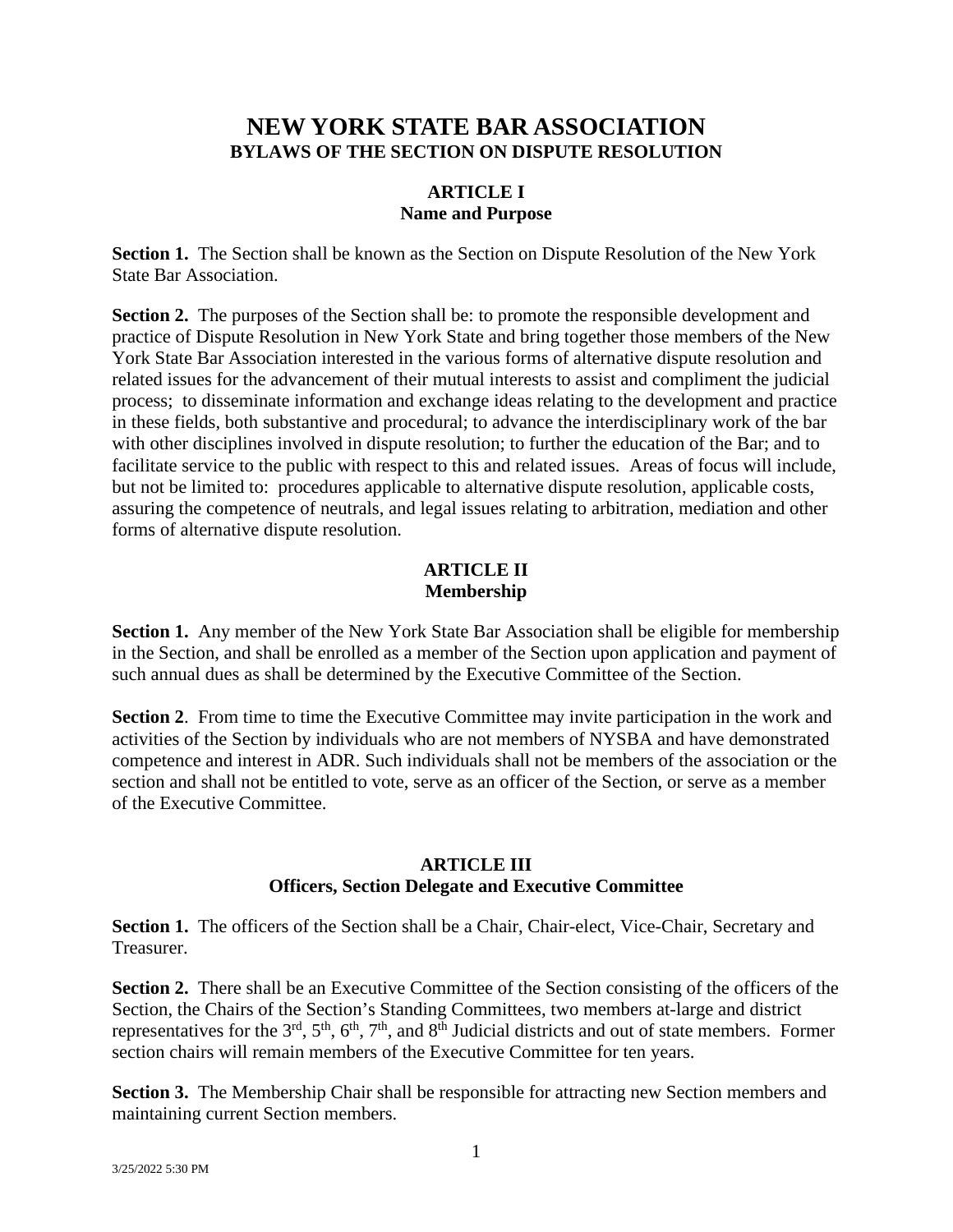**Section 4.** All officers and all other members of the Executive Committee shall hold office for one-year terms, commencing June 1. Officers are prohibited from serving more than two consecutive one-year terms in one specific office; provided, however, that the Secretary and the Treasurer shall not be subject to this prohibition and may serve more than two consecutive oneyear terms. Chairs of Section committees are prohibited from serving more than two consecutive terms as a chair of a specific committee. However, in unusual circumstances, where it is in the best interests of the Section, the Chair of the Section may waive this restriction for a particular committee chair and appoint the specific chair to one or more additional consecutive terms.

**Section 5.** The Chair-elect, Vice Chair, Secretary and Treasurer shall be elected at the Annual Meeting of the Section. The Chair shall appoint such member(s) of the Section as the Chair in the exercise of his or her judgment shall deem qualified to serve as Delegate(s) and alternates for the Delegate(s) to the Association's House of Delegates for a term of one year. In this regard, the Chair shall give substantial consideration to the appointment of either him/herself, the Chairelect or past Chairs to serve in these roles but shall not be required to appoint such persons to serve in these roles.

**Section 6.** It is the express intention of the Section that, to the greatest extent possible, composition of the Executive Committee shall include members involved in the various practices of alternative dispute resolution and representative of the different geographic areas of New York State. Diversity in its membership shall be goal of the Executive Committee.

# **ARTICLE IV Nomination of Officers**

**Section 1.** The Chair shall appoint a Nominating Committee, by November 1, as set forth below in Section 2, which shall formulate and report nominations to the Section for the offices of Chair-elect, Vice Chair, Secretary and Treasurer. All candidates for Section office must be a member of the section.

**Section 2.** The Nominating Committee shall be composed of seven members, who shall include the Section Chair, the immediate past Chair, the Chair-Elect, a former Chair (in addition to the immediate past Chair), and three other members of the dispute resolution section who do not wish to be, and are not candidates for elected Section Office.

**Section 3.** The Nominating Committee shall be required to solicit candidates from the membership, and advise the membership of its slate of candidates by December 1st. Within ten business days after the Nominating Committee advises the membership of its slate of candidates, other qualified candidates may be added to the ballot by presenting the Secretary with a petition requesting the inclusion of those other candidates on the ballot endorsed by the signature of at least twenty-five Section members.

### **ARTICLE V Duties of the Officers and of the Executive Committee**

**Section 1.** The Chair shall preside at all meetings of the Section and of the Executive Committee, implement such policy directives as may be determined by the Section Executive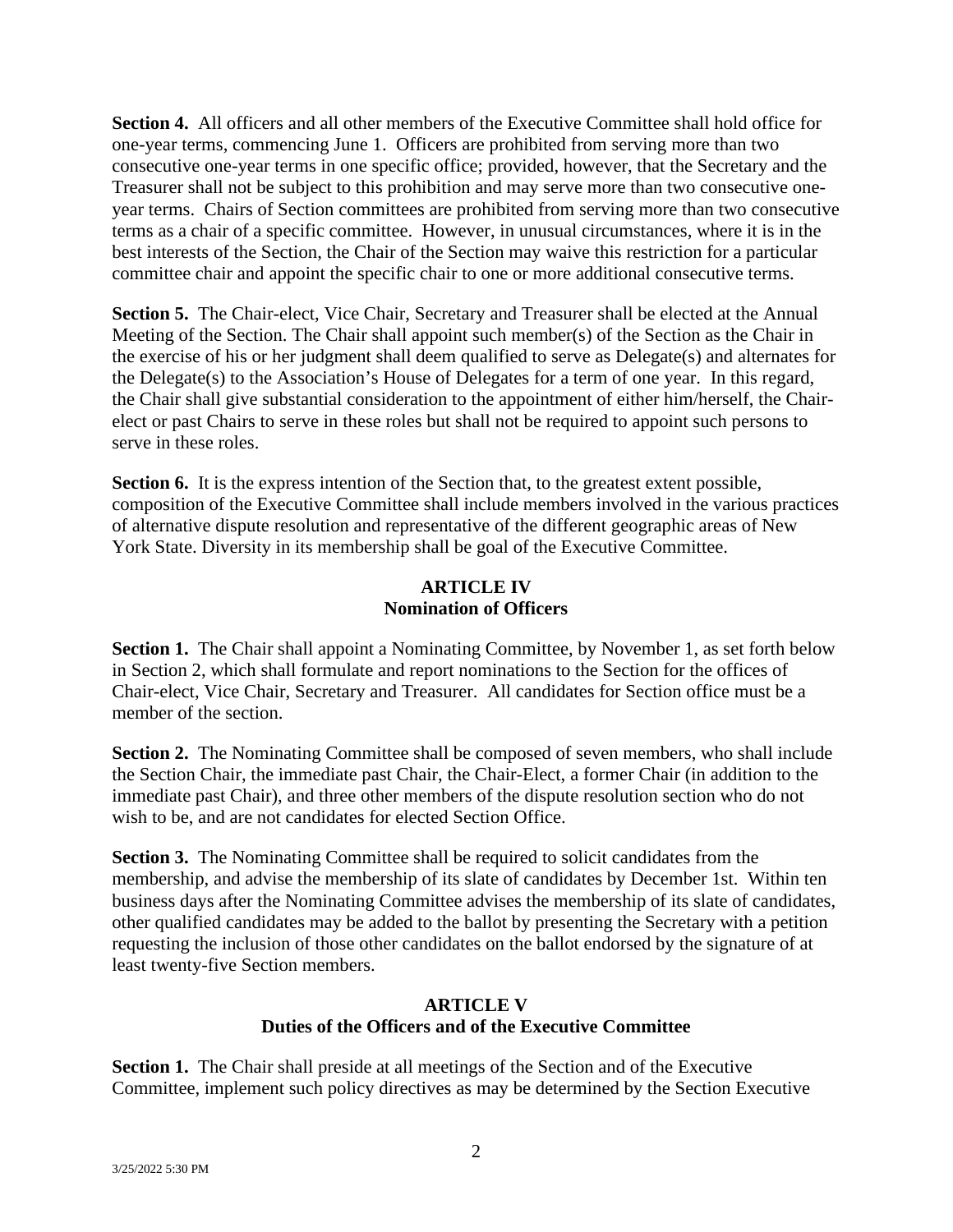Committee, serve as an *ex officio* member of all Committees, and perform such other duties and acts as usually pertain to the office of Chair.

**Section 2.** The Chair-elect shall assist in the performance of the Chair's duties when requested to do so, and other duties as usually pertain to the office of Chair-elect. In addition, the Chairelect shall serve as Chair upon the expiration of the Chair's term. The Chair-elect may, at the selection of the Chair, serve as a Delegate to the Association's House of Delegates. The Chairelect shall serve as acting Chair in the temporary absence of the Chair.

**Section 3.** The Vice Chair shall assist and support the Chair and the Chair-elect as directed by the Chair and shall assist in the performance of the Chair's duties in the event that neither the Chair nor the Chair-elect is able to do.

**Section 4.** The Secretary shall maintain all books, papers, documents and other property of the Section, except money, shall keep a record of the proceedings of all meetings of the Section, and of the Executive Committee, shall prepare and forward notices of all meetings to the Executive Committee, receive correspondence, and perform other duties as usually pertain to the office of Secretary.

**Section 5.** The Treasurer shall maintain the financial records of the Section, prepare the Section's annual budget, maintain liaison with the appropriate fiscal officers of the Association, and report upon the Section's finances at each meeting of the Section Executive Committee, the Annual Meeting, and other times as requested to do so by the Section Chair and Executive Committee, the Association President, House of Delegates, Association Finance Committee or Executive Committee. In addition, the Treasurer shall perform other duties as usually pertain to the office of Treasurer. Immediately upon completing service as Treasurer, he/she shall deliver all Section records, correspondence and other property of this office to his/her successor.

**Section 6.** The Executive Committee shall have general supervision and control of the affairs and activities of the Section, subject to these Bylaws and the Bylaws of the New York State Bar Association. It shall be responsible for the authorization of all commitments and contracts which entail the expenditure of money, and for the expenditure of all monies collected by the Section or appropriated for the use and benefit of the Section. The Executive Committee also shall have overall responsibility for fostering the membership development of the Section. The Executive Committee may adopt its own rules of procedure, including rules as to the number of its members who shall constitute a quorum, the time and place of meetings, notices of meetings to be given to its members, and rules declaring vacancies to exist in Committees upon failure of elected or appointed members to attend meetings.

**Section 7.** The Executive Committee may fill any vacancy arising among the officers, membersat-large and Section Delegate to the Association's House of Delegates during the interim between Annual Meetings of the Section. Officers or Delegates so appointed shall serve the balance of the terms in accordance with Article III.

### **ARTICLE VI Committees**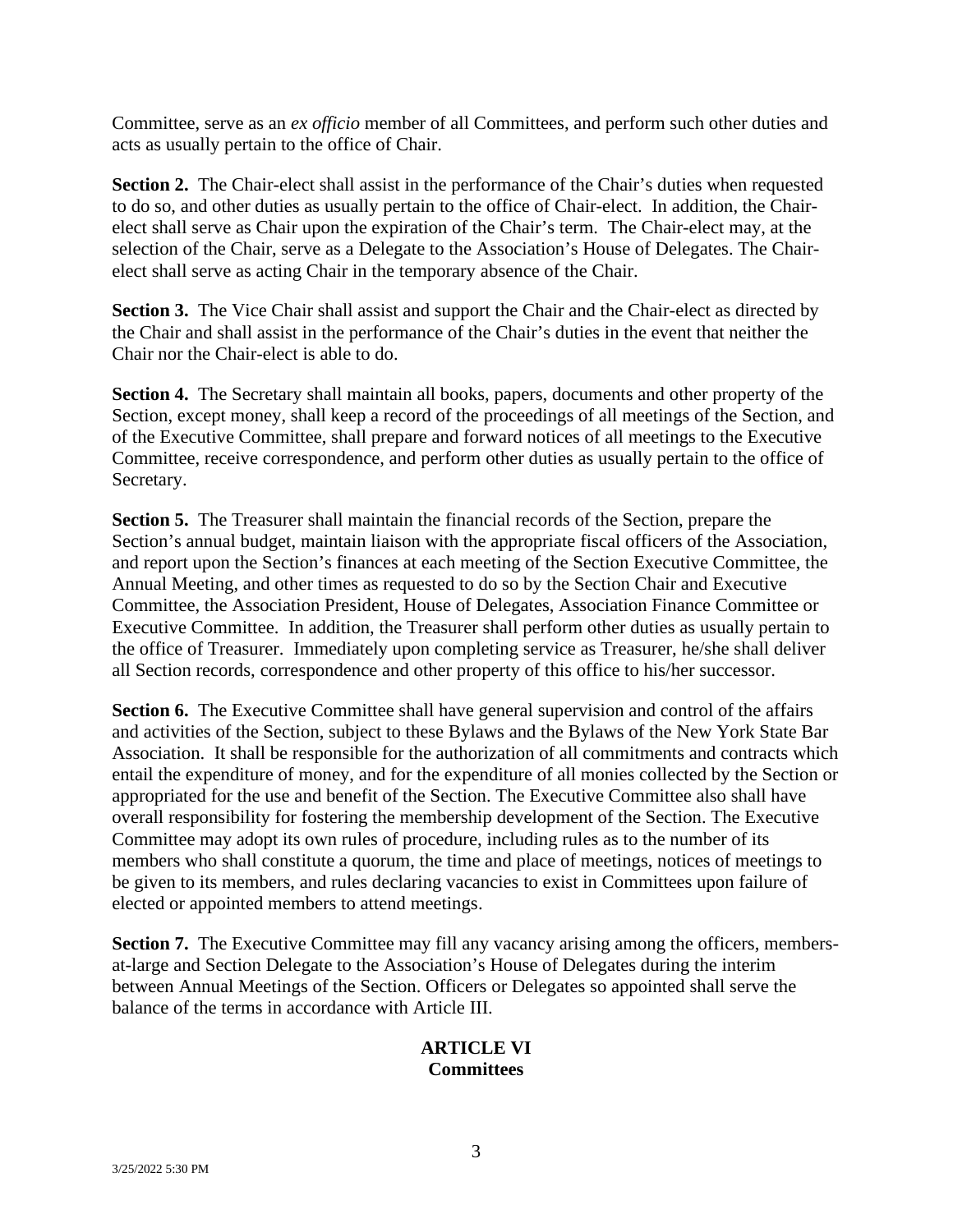**Section 1.** The Executive Committee of the Section shall create such Standing Committees of the Section as the Executive Committee shall determine from time to time. The Chair of the Section may, from time to time, create such Special Committees, as the Chair shall deem necessary to carry out the work of the Section. The Executive Committee shall adopt policies, rules and guidelines for Committees and Special Committees.

**Section 2.** The Chair of the Section shall appoint the Chairs and members of the Standing Committees and Special Committees. The Chair of the Section shall fill any vacancy or make additional appointments, in consultation with the Chair of the relevant Committee to his/her Committee. The terms of office shall be one year commencing June 1.

**Section 3.** The Committees, from time to time, shall refer recommendations to the Chair or the Executive Committee for such actions as they may deem appropriate but shall never take action, nor present their views or recommendations outside the Section without approval by the Executive Committee.

**Section 4**. The Standing Committees of the Section shall include committees on Membership, Diversity and Inclusion, Arbitration, Mediation, Negotiation, ADR in the Courts, Ethics, Publications, Legislation and CLE.

# **Article VII Liaisons**

**Section 1.** There shall be such Liaisons from this Section to other sections, divisions, or committees of the Association as may be appropriate from time to time, provided however, there shall be no more than one (1) Liaison from this Section per other section, division or committee of the Association, unless such other section, division of committee shall desire a greater number. No person shall be elected as a liaison to more than one section, division or committee of the Association, but may fill such additional position on an acting basis until another qualified person is elected Liaison

#### **ARTICLE VIII Meetings**

**Section 1.** The Annual Meeting of the Section shall be held during the week in which the Annual Meeting of the New York State Bar Association is held, at a time and place designated by the Executive Committee upon reasonable notice. Other meetings may be held from time to time at such times and places as designated by the Executive Committee. The Executive Committee also may meet upon the call of the Chair or any four members of the Executive Committee.

**Section 2.** The members of the Section present at any meeting called by the Executive Committee shall constitute a quorum for the transaction of business.

**Section 3.** All binding action of the Section shall be by a majority vote of the members present.

**Section 4.** Any one or more members of the Executive Committee or any committee of the Section may participate in a meeting of such committee by means of a conference telephone or